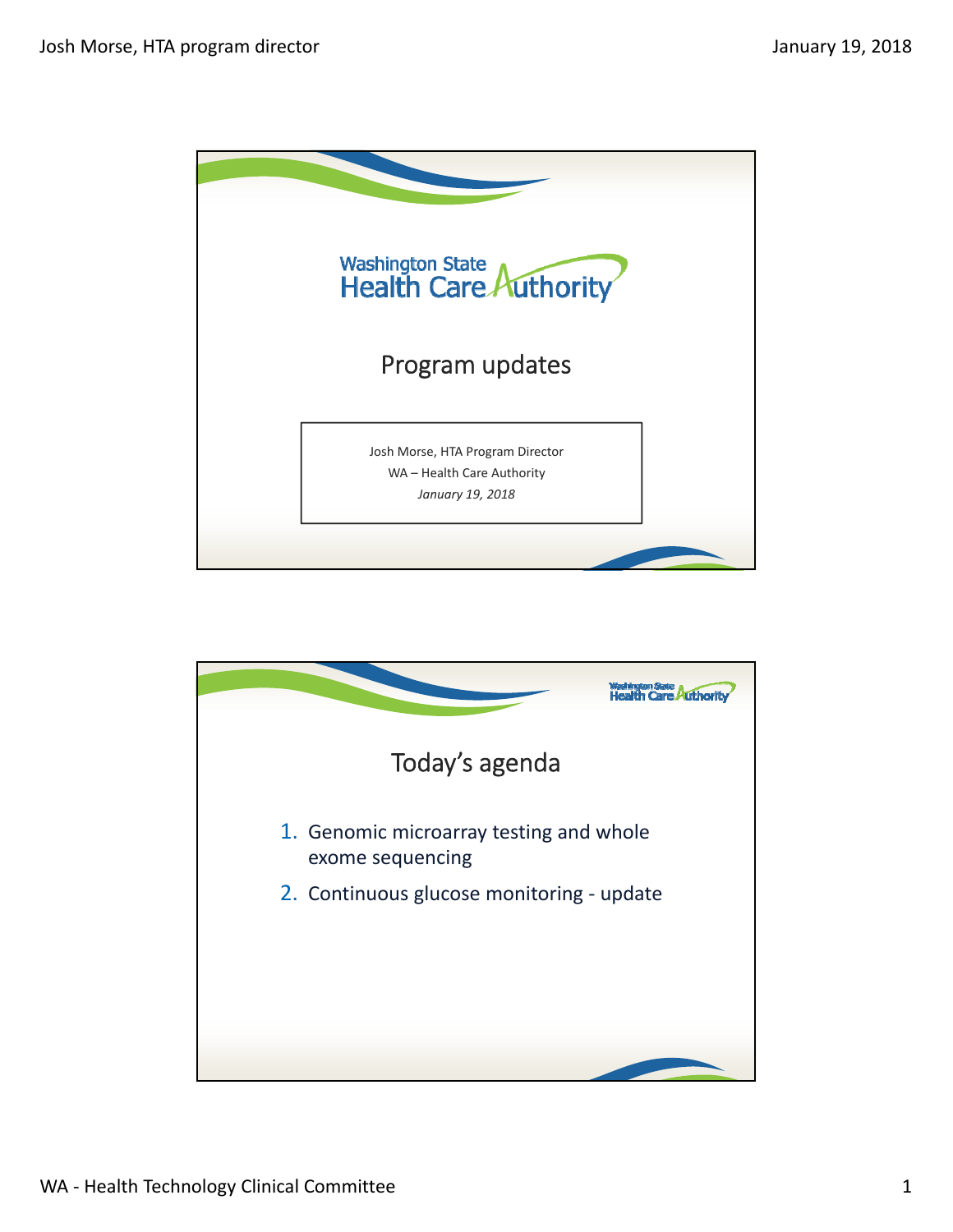

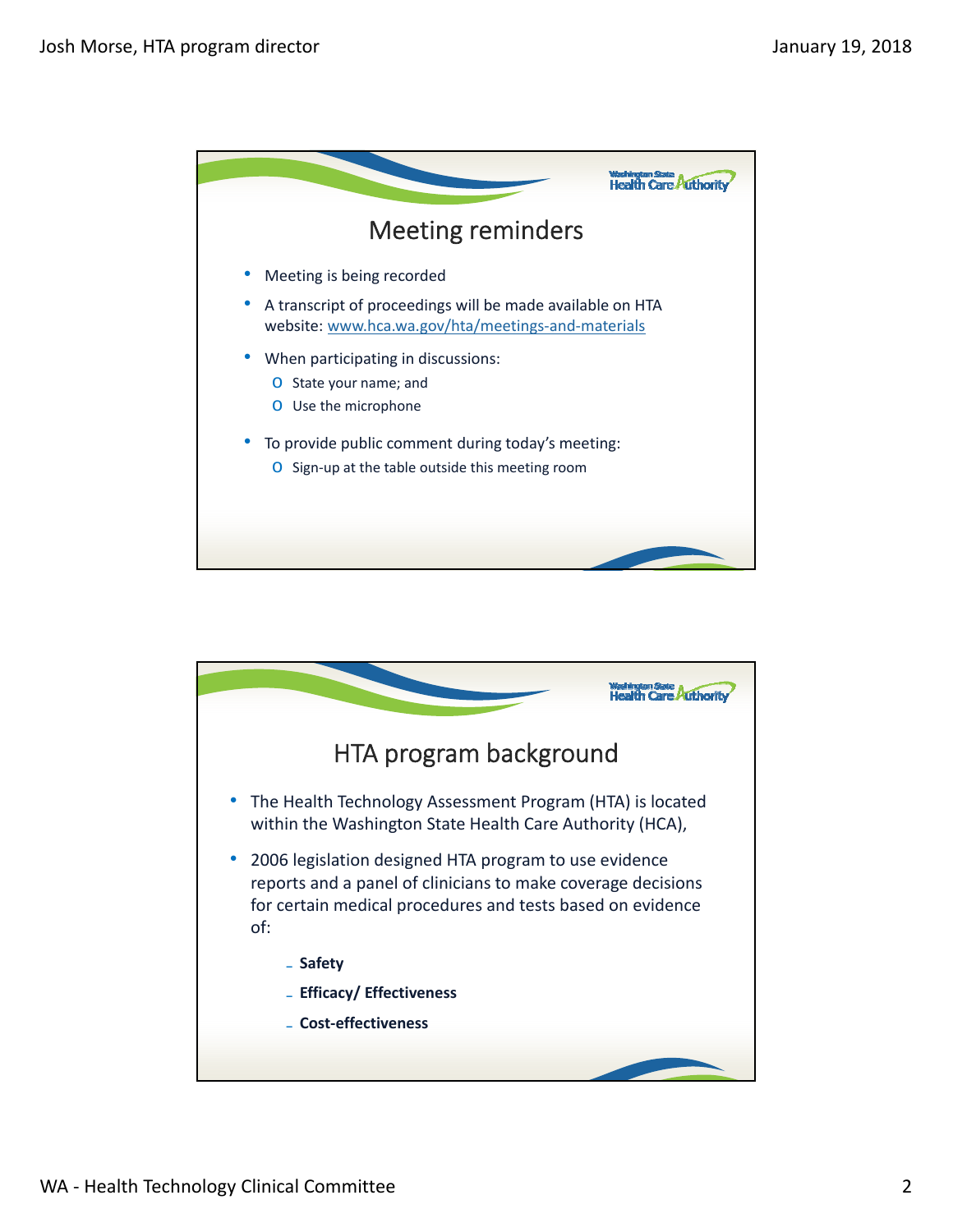

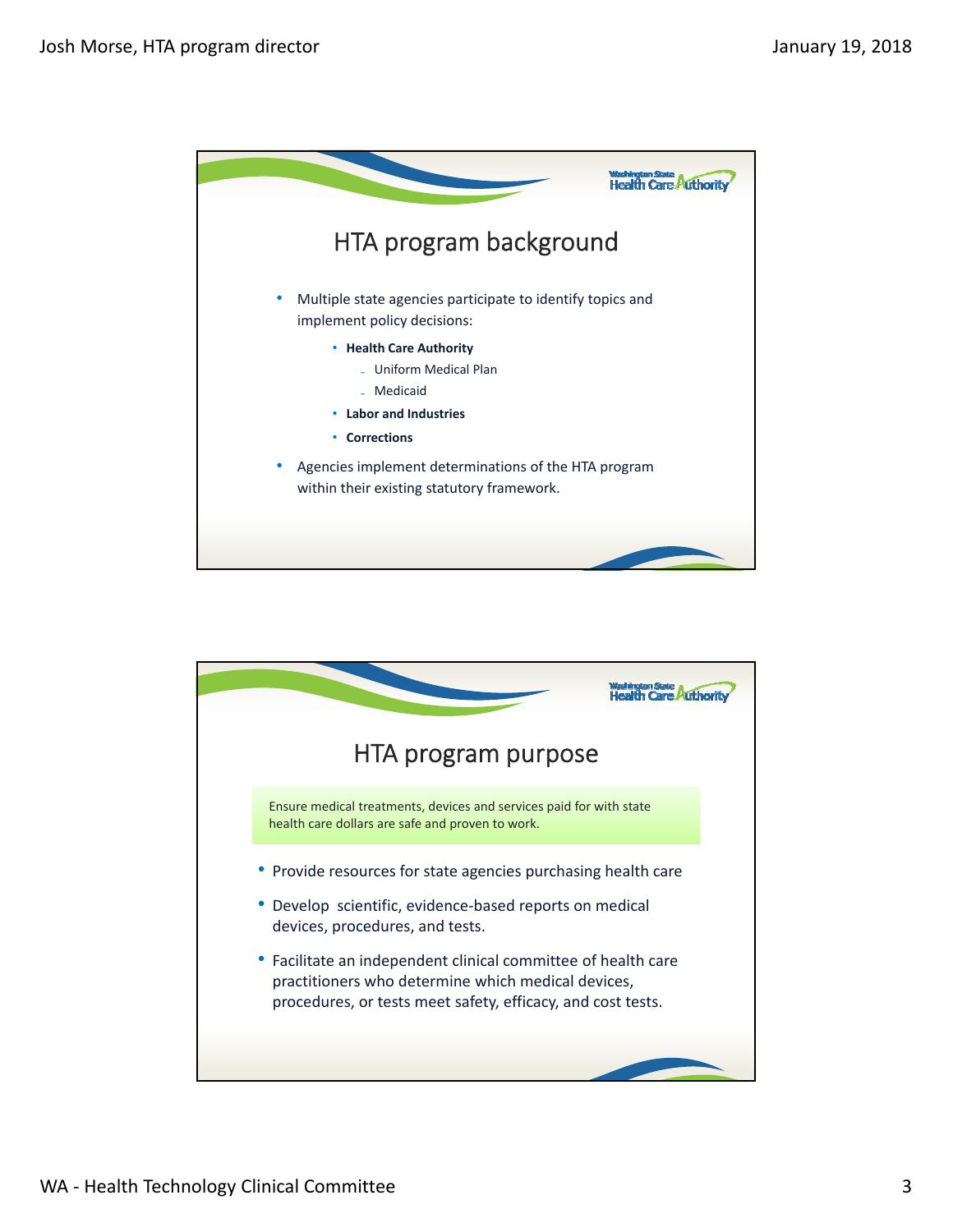

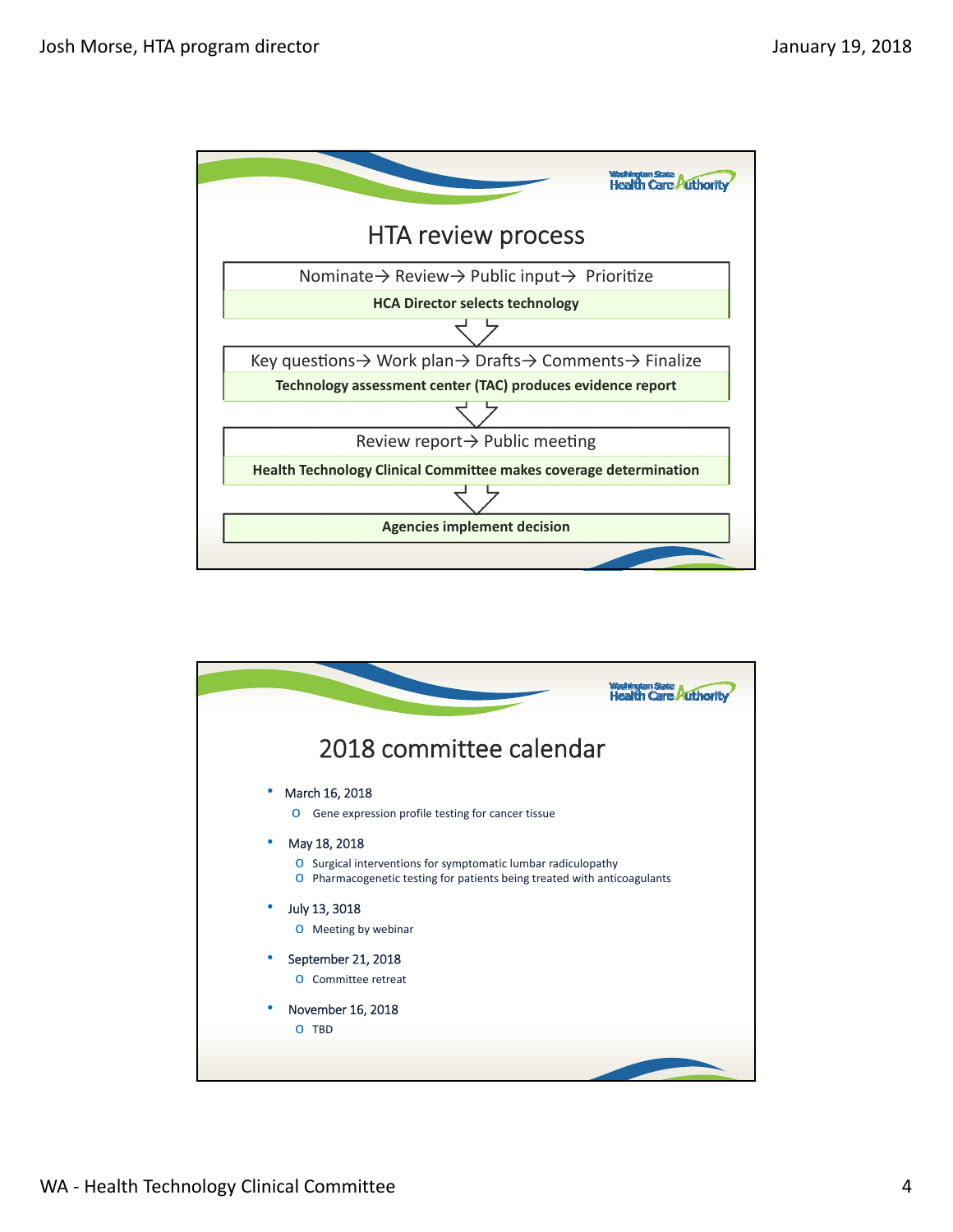

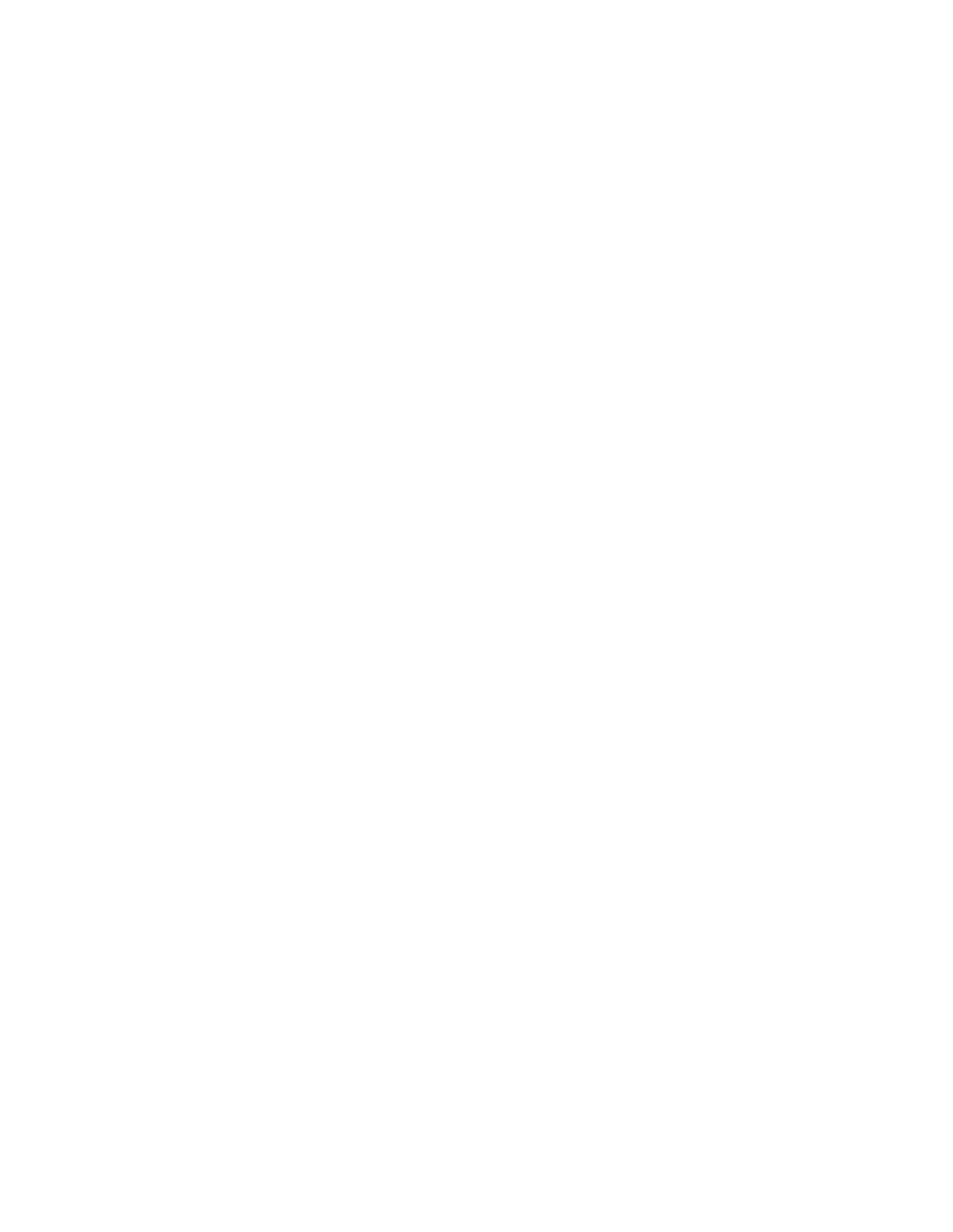

# Health Technology Clinical Committee

**Date: July 14, 2017 Time:** 9:00 am – 9:45 am Location: Webinar and Pear Conference Room 127, Cherry Street Plaza 626 Eighth Ave. SE, Olympia

**Adopted:** 

## **Meeting materials and transcript are available on the HTA website at:** www.hca.wa.gov/about‐hca/health‐technology‐assessment/meetings‐and‐materials

## **Draft HTCC Minutes**

**Members present:** John Bramhall, MD, PhD; Gregory Brown, MD, PhD; Joann Elmore, MD, MPH; Chris Hearne, RN, DNP, MPH; Laurie Mischley, ND, PhD, MPH; Carson Odegard, DC, MPH; Sheila Rege, MD; Seth Schwartz, MD, MPH Christopher Standaert, MD; Kevin Walsh, MD; Tony Yen, MD

## **HTCC Formal Action**

- 1. **Call to order:**  Dr. Standaert, chair, called the meeting to order; members present constituted a quorum. The meeting was conducted by means of a webinar and telephone conference call. All decisions were via roll call and voice vote.
- 2. **May 19, 2017 meeting minutes:** Draft minutes reviewed; no changes or updates suggested. Motion made to approve May 19, 2017 minutes as written, seconded. Committee voted to accept the minutes.

 *Action: Ten committee members approved the May 19, 2017 meeting minutes.* 

3. **Selected treatments for varicose veins – Draft findings and decision:** Chair referred members to the draft findings and decision and called for further discussion. Clarifying language was added to the **Indications** portion of the determination. As amended it reads,

*"Indications (required to be present):* 

- *Demonstrated reflux in the affected vein AND*
- *Minimum of 3 months of symptoms of pain and/or swelling sufficient to interfere with instrumental ADLs, or presence of complications (e.g. ulceration, bleeding, recurrent thrombophlebitis).*
- *For tributary varicose veins, the above two conditions must apply and they must have a diameter >= 3 mm."*

Two comments were received on the draft decision. The committee reviewed and discussed the comments. 

| <b>Draft</b>                                                                                                           |  |
|------------------------------------------------------------------------------------------------------------------------|--|
| P.O. Box 42712 • Olympia, WA 98504-2712 • http://www.hca.wa.gov/hta<br>(360) 725-5126 • (360) 586-8827 (FAX) • TTY 711 |  |
| Page 1 of 2                                                                                                            |  |